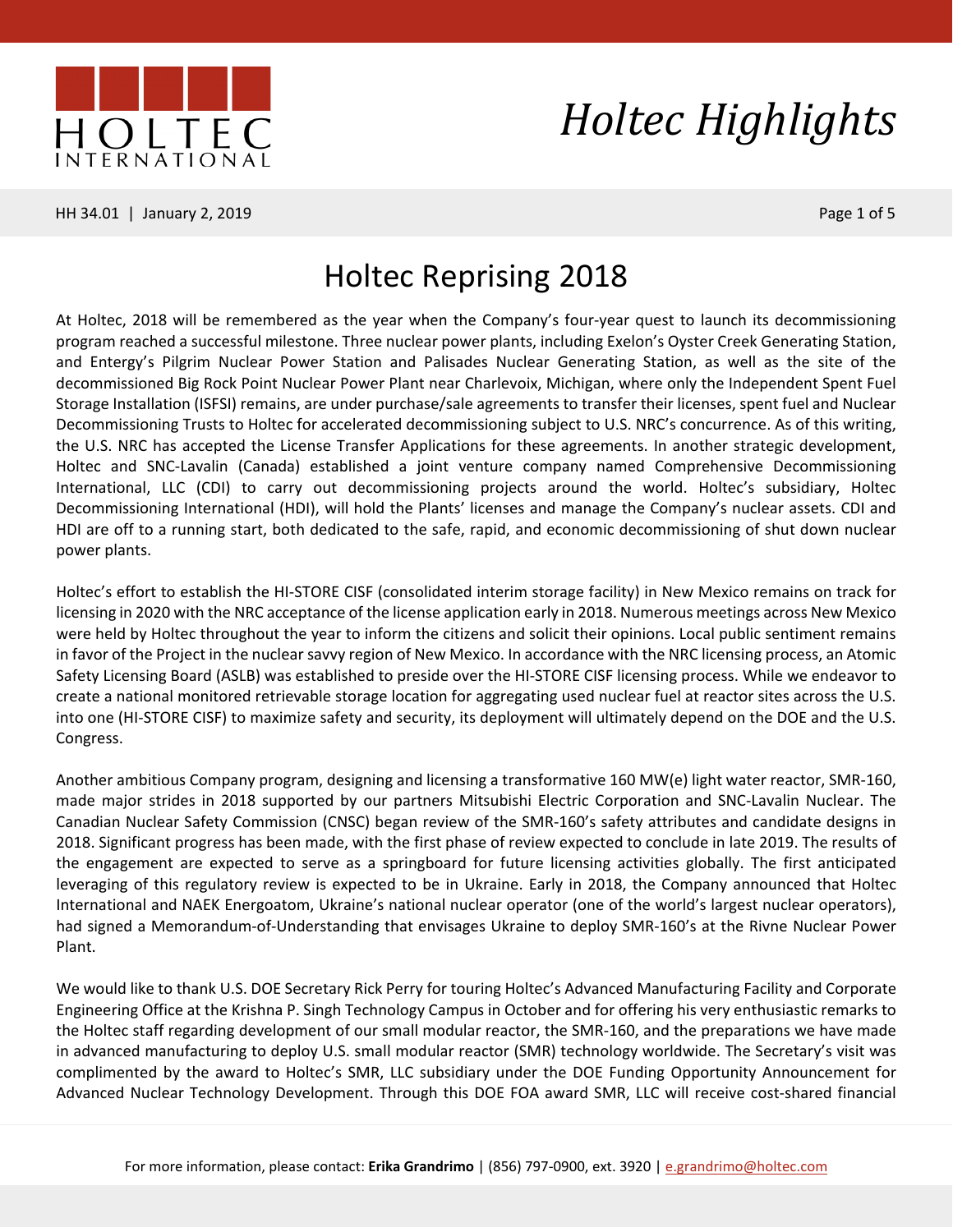

#### HH 34.01 | January 2, 2019 **Page 2 of 5** and 2010 **Page 2 of 5** and 2011 **Page 2 of 5**

assistance beginning in 2019 for the development of an "Integral and Separate Effects Test Program" for validation of passive safety system performance of the SMR-160. This marks the first government funding for development of the SMR-160. The results of this program will benefit and accelerate the licensing of other SMRs in development for deployment in the U.S. and abroad. Led by Holtec's subsidiary named Holtec Government Services, a second DOE award was received under this FOA program for Advancing and Commercializing Hybrid Laser Arc Welding (HLAW) for Nuclear Vessel Fabrication, which will further advance manufacturing capabilities and the competitive position of U.S. manufactured SMRs. Another significant government related accomplishment in 2018 was the U.S. Small Business Administration's approval of a Mentor-Protégé Joint Venture with Gilmartin Engineering through the All Small Mentor-Protégé Program. Through this Small Business Administration program, Oak Ridge Technologies, LLC, a Joint Venture of Holtec and Gilmartin, will be able pursue small business set-aside government contracts with all the resources and capabilities that the Mentor-Protégé can offer.

In Holtec's core business of dry storage and transport of used nuclear fuel, several new benchmarks were set: a recordbreaking 179 dry storage systems at 20 plants were loaded in 2018, every loaded system beating its targeted dose allotment. The number of U.S. nuclear units served by Holtec's technology surged to 65, with 8 new units switching their allegiance to the HI-STORM technology in 2018. Holtec's worldwide total of nuclear units served by the Company's dry storage and transport systems now stands at 116 in 13 countries. The Company's used fuel program, however, faces strong headwinds as the tariffs on steel and aluminum raise our production cost relative to our rivals who are not affected by the tariffs. Ship loads of regulator-approved storage, and transport equipment and ancillaries for VVER fuel (Russian origin reactors) were delivered to Ukraine's Rivne Nuclear Power Plant for the Country'ssoon-to-be commissioned *Central Spent Fuel Storage Facility* in the Chernobyl Exclusion Zone*.*

UAE's Barakah, Exelon's Nine Mile Point, Duke Energy's Harris and KHNP's Shin-Hanul in South Korea were principal Customers of Holtec's wet storage technology and consulting services in 2018. Bookings and deliveries of Holtec's staple capital equipment such as air-cooled and water-cooled condensers, feedwater heaters and nuclear plant heat exchangers continued apace in 2018.

To strengthen its corporate governance in proportion to its growing breadth of operations, the Company named two new members to its Executive Committee; they are Ms. Pamela Cowan and Dr. Richard Springman (both pictured below).

Holtec's 21-year veteran, Ms. Joy Russell was promoted to Senior Vice President of Business Development and Communications(see photo below). The momentous work of creating a robust digital eco-system to power the Company's growth accelerated in 2018 with its prime mover, Mr. Alok Ranjan, (pictured below) was fittingly honored as "Holtec Fellow-2018" (the honor bestowed on one outstanding Holtec associate at each year-end).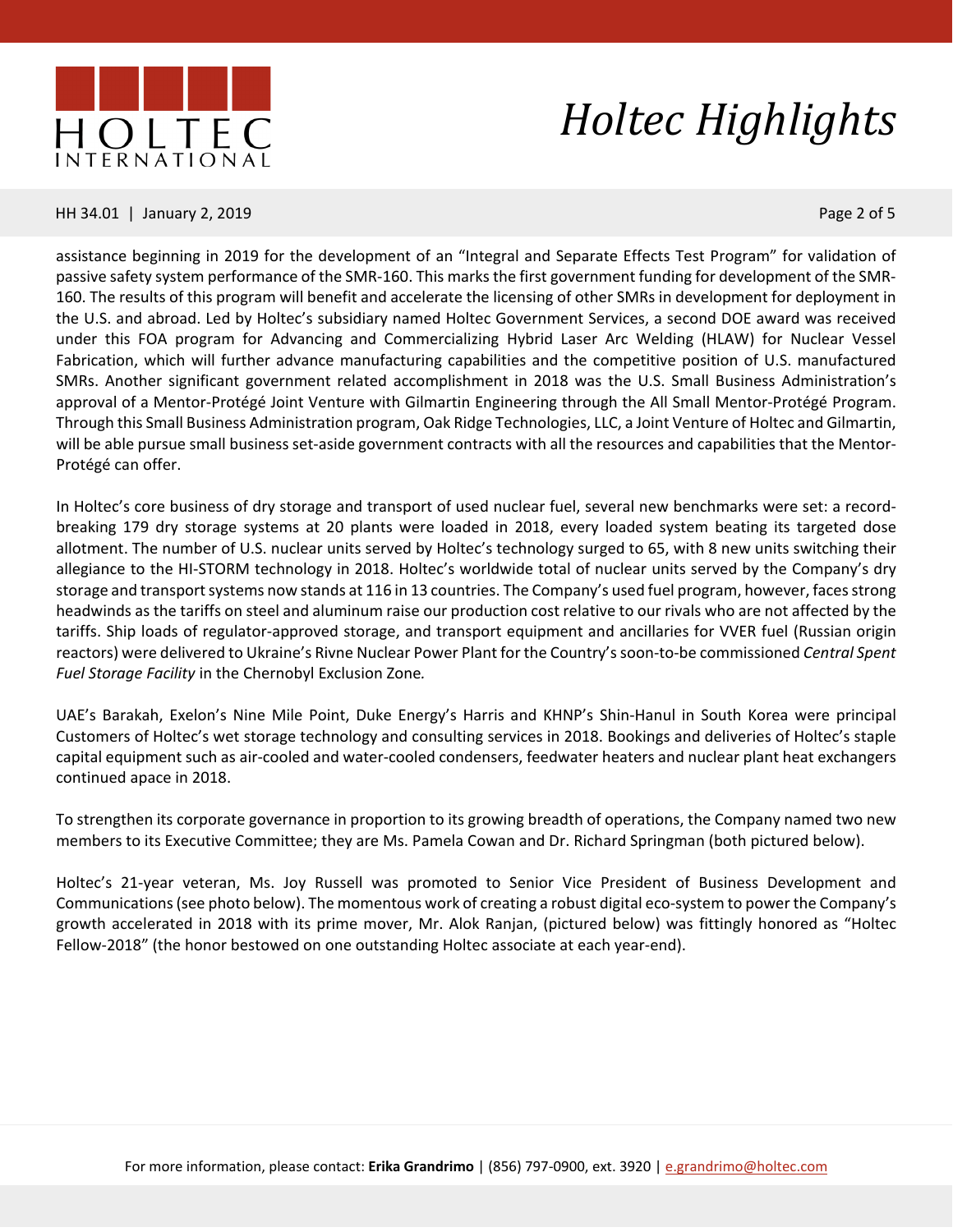

#### HH 34.01 | January 2, 2019 Page 3 of 5



*Ms. Pamela Cowan, Senior Vice President and Chief Operations Officer of Holtec Decommissioning International*



*Dr. Richard Springman, Vice President of International Projects*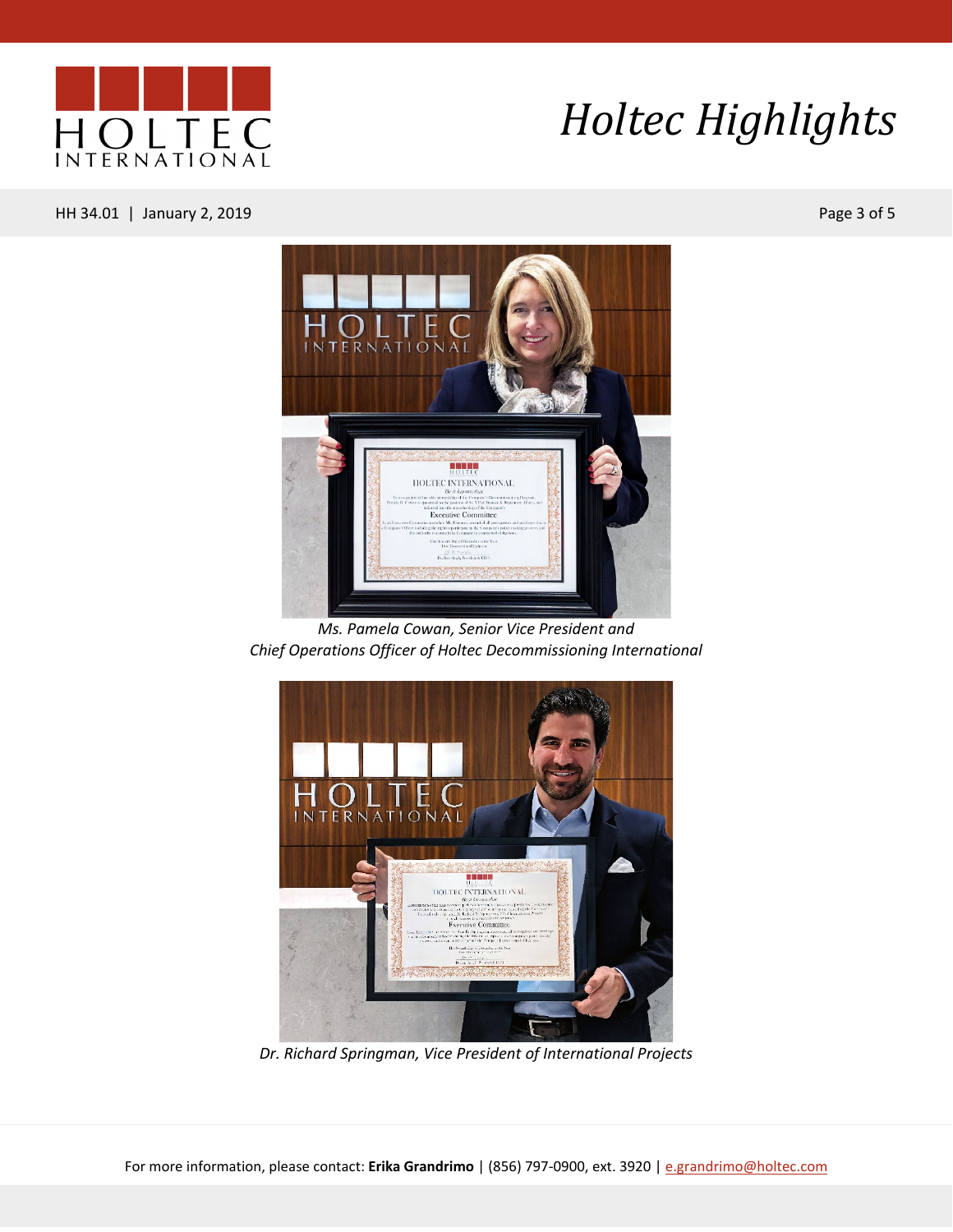

HH 34.01 | January 2, 2019 Page 4 of 5



*Ms. Joy Russell, Senior Vice President of Business Development and Communications*



*Mr. Alok Ranjan , Holtec Fellow-2018 Award Recipient*